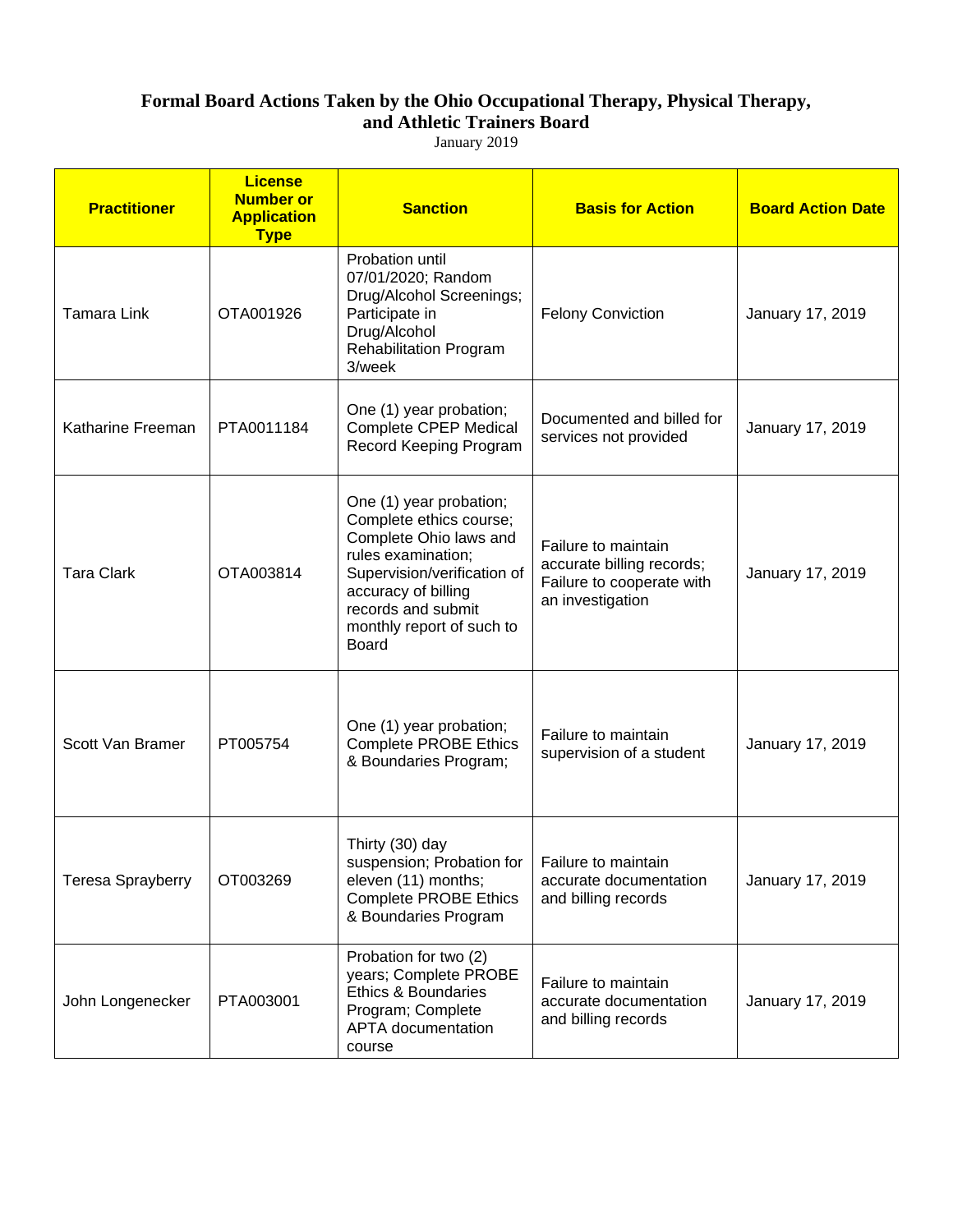| <b>Practitioner</b> | <b>License</b><br><b>Number or</b><br><b>Application</b><br><b>Type</b> | <b>Sanction</b>                                                                                                                         | <b>Basis for Action</b>                                                                                                                                 | <b>Board Action Date</b> |
|---------------------|-------------------------------------------------------------------------|-----------------------------------------------------------------------------------------------------------------------------------------|---------------------------------------------------------------------------------------------------------------------------------------------------------|--------------------------|
| Jennifer Wood       | PT012271                                                                | Written Reprimand;<br><b>Complete PROBE Ethics</b><br>& Boundaries Program                                                              | Documented or billed for<br>services not provided and<br>failed to maintain accurate<br>patient/client records by<br>deleting records for a<br>patient. | March 21, 2019           |
| Amy Coriell         | PT-LD-19-001                                                            | Probationary status for<br>two years; Participate in<br>AA, NA, or similar<br>program during<br>probationary status &<br>submit reports | Felony convictions                                                                                                                                      | March 21, 2019           |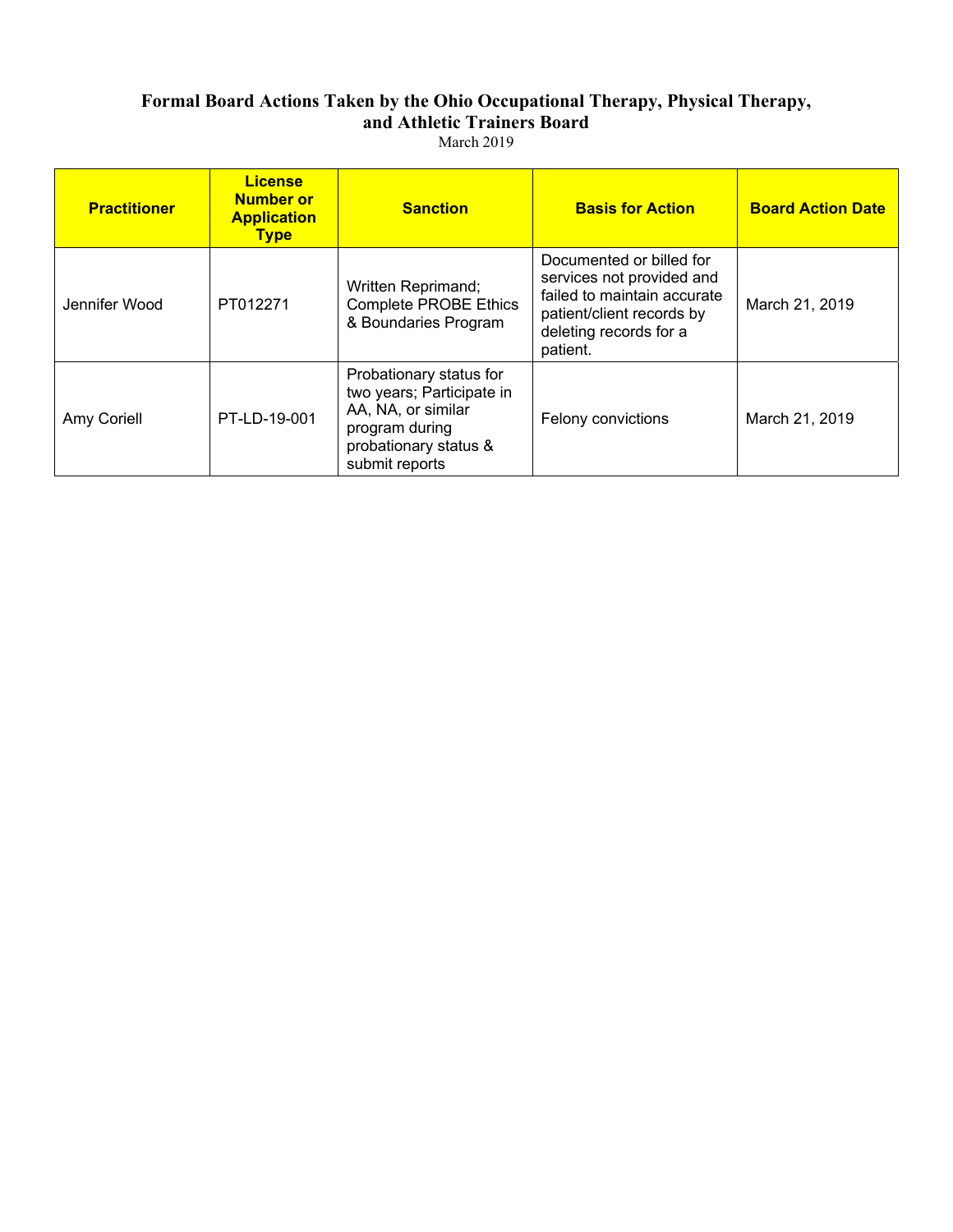| Mav | 2013 |
|-----|------|
|-----|------|

| <b>Practitioner</b> | <b>License</b><br><b>Number or</b><br><b>Application</b><br><b>Type</b> | <b>Sanction</b>                 | <b>Basis for Action</b>                                                                                                              | <b>Board Action Date</b> |
|---------------------|-------------------------------------------------------------------------|---------------------------------|--------------------------------------------------------------------------------------------------------------------------------------|--------------------------|
| Sharon Hall         | OTA002030                                                               | License<br>Surrender/Revocation | Failure to maintain<br>accurate documentation<br>and billing records for<br>multiple individuals                                     | May 23, 2019             |
| Tamara Link         | OTA001926                                                               | License<br>Surrender/Revocation | Unable to abide by<br>consent agreement terms                                                                                        | May 23, 2019             |
| Michelle Day        | PT014070                                                                | 30 day suspension               | Provided physical therapy<br>services to individuals<br>when did not possess a<br>valid license to practice as<br>physical therapist | May 23, 2019             |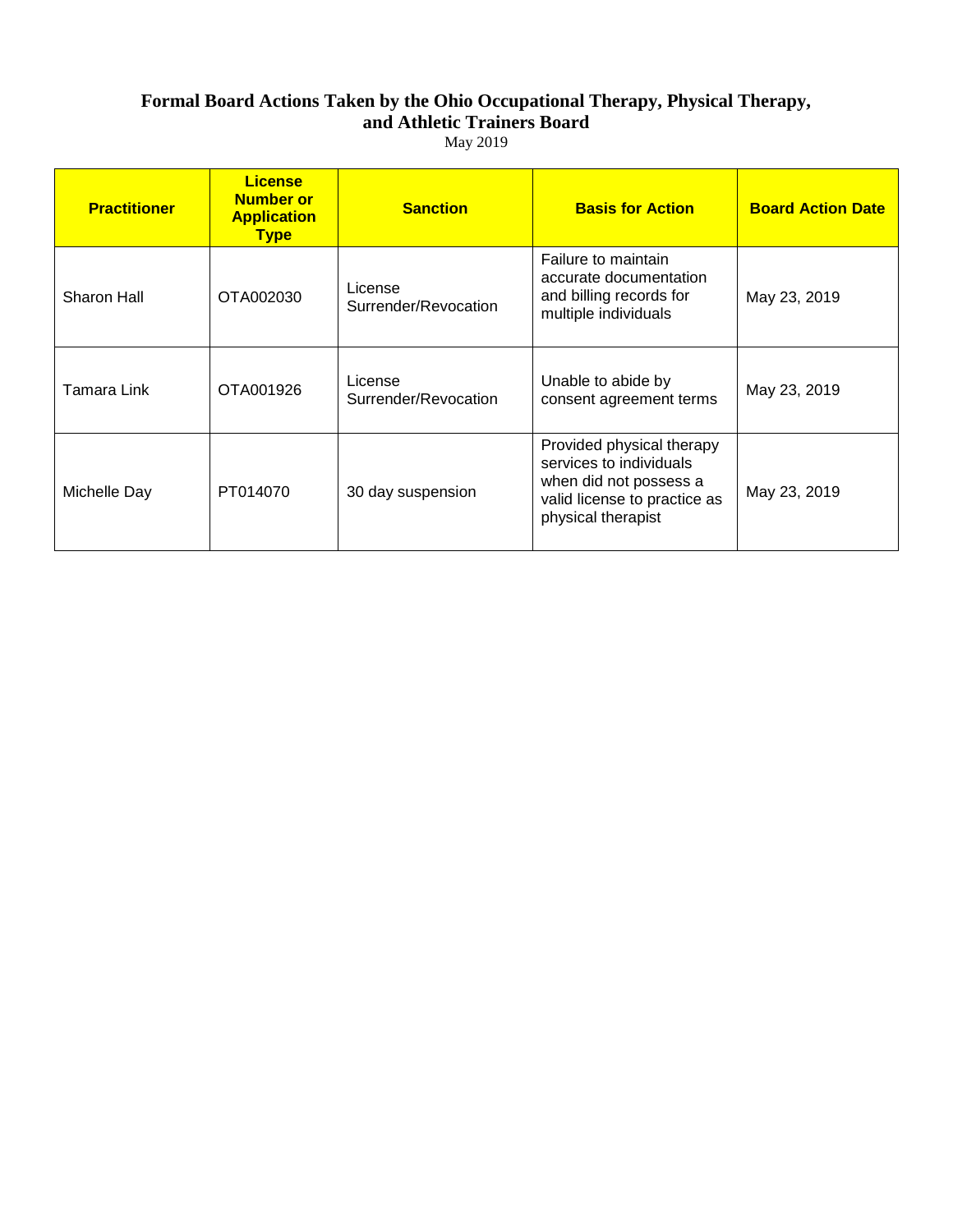July 2019

| <b>Practitioner</b>   | <b>License</b><br><b>Number or</b><br><b>Application</b><br><b>Type</b> | <b>Sanction</b>                                                                                                                                                                                                                   | <b>Basis for Action</b>                                    | <b>Board Action Date</b> |
|-----------------------|-------------------------------------------------------------------------|-----------------------------------------------------------------------------------------------------------------------------------------------------------------------------------------------------------------------------------|------------------------------------------------------------|--------------------------|
| Andrea Morrison       | PTA012419                                                               | Probationary status for 18<br>months; Attend weekly<br>AA/NA/or similar program<br>during probationary status;<br>Fitness for duty clearance<br>required for release from<br>probationary status                                  | Convictions involving<br>alcohol related<br>violations     | July 25, 2019            |
| <b>Margaret Ramos</b> | PTA005614                                                               | Written Reprimand;<br>Unconditionally pass PROBE<br>program                                                                                                                                                                       | Failure to maintain<br>accurate records                    | July 25, 2019            |
| <b>Robert Clark</b>   | PTA004704                                                               | 30-day suspension; \$1,000.00<br>fine; Develop a Personal Plan<br>of Action                                                                                                                                                       | Practiced as a PTA<br>without a valid<br>(expired) license | July 25, 2019            |
| <b>Sherri Wells</b>   | PT013131                                                                | Written Reprimand;<br>Probationary status for one<br>year; Unconditionally pass<br>PROBE program                                                                                                                                  | Failure to maintain<br>accurate records                    | July 25, 2019            |
| Amy Schmitz           | PTA006174                                                               | Probationary status for 6<br>months; Complete continuing<br>education courses                                                                                                                                                     | Failure to complete<br>previous consent<br>agreement terms | July 25, 2019            |
| <b>Clay Courtney</b>  | OTA006798                                                               | 12-day suspension;<br>Probationary status for one<br>year; Complete continuing<br>education courses;<br>Supervisor's verification of<br>accuracy of billing<br>records/documentation must<br>be submitted monthly for one<br>year | Failure to maintain<br>accurate records                    | July 18, 2019            |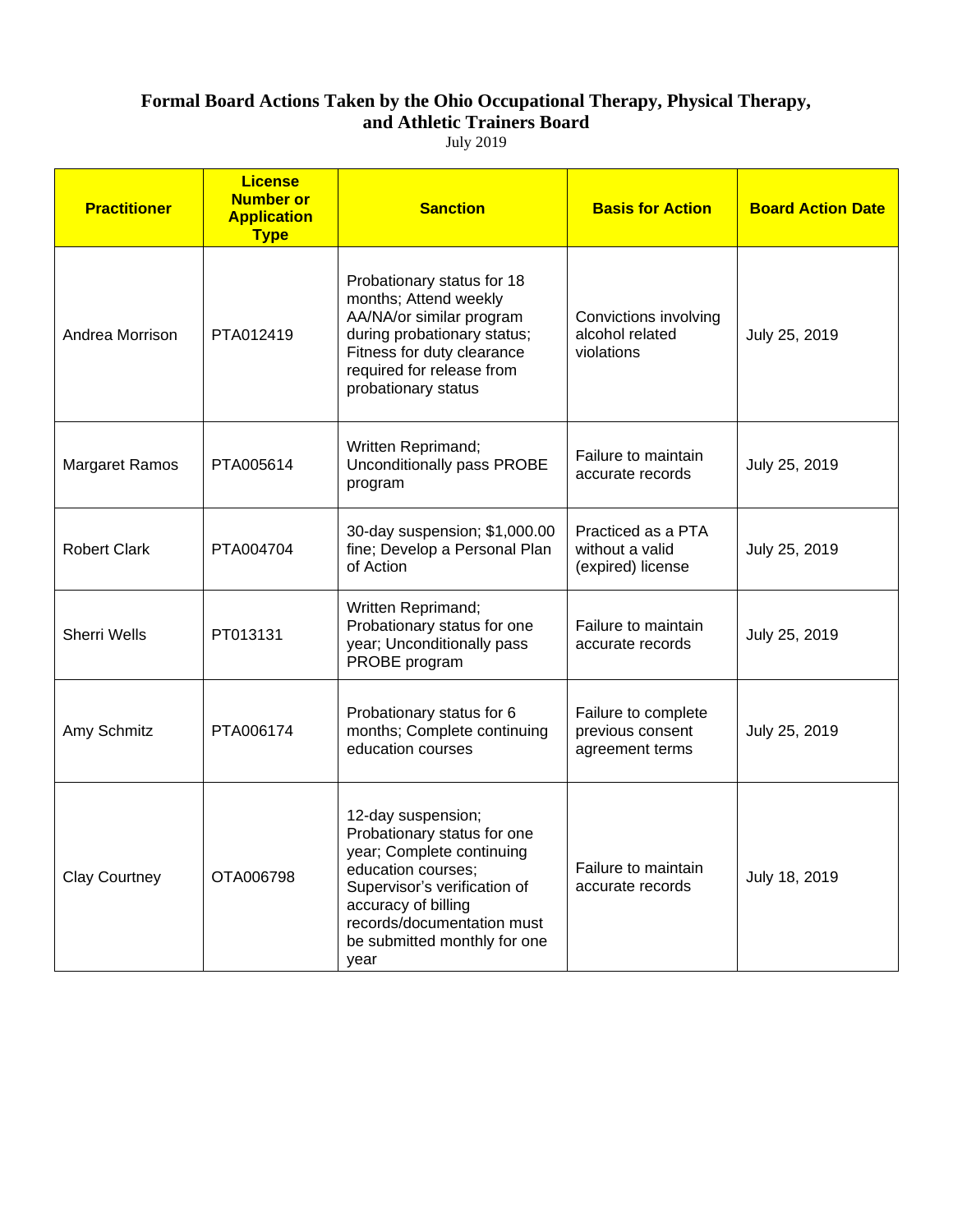September 2019

| <b>Practitioner</b>      | <b>License Number</b><br>or Application<br><b>Type</b> | <b>Sanction</b>      | <b>Basis for Action</b>                                                                                                                                                                                                                                                                                                                                                                                                                                                                                                                                                                | <b>Board Action</b><br><b>Date</b> |
|--------------------------|--------------------------------------------------------|----------------------|----------------------------------------------------------------------------------------------------------------------------------------------------------------------------------------------------------------------------------------------------------------------------------------------------------------------------------------------------------------------------------------------------------------------------------------------------------------------------------------------------------------------------------------------------------------------------------------|------------------------------------|
| Thomas<br><b>Burnett</b> | PT007356                                               | License<br>Surrender | The Board has received evidence indicating that in May 2019, while employed as a<br>physical therapist at Ohio First Home Health, Burnett failed to adhere to the minimal<br>standards of acceptable prevailing practice, which caused a patient to feel deprived<br>of their dignity. Said conduct, if proven, would constitute a violation of the Ohio Rev.<br>Code § 4755.47 (A)(5) and Ohio Administrative Code § 4755- 27-05 (B)(5)(d). The<br>evidence received by the Board is considered to be "confidential information" within the<br>meaning of Ohio Rev. Code 4755.02 (E). | 09/12/2019                         |
| Shane<br><b>Becker</b>   | PTA008603                                              | Revocation           | Engaged in behavior/conversation of a sexual nature with<br>patients.                                                                                                                                                                                                                                                                                                                                                                                                                                                                                                                  | 09/26/2019                         |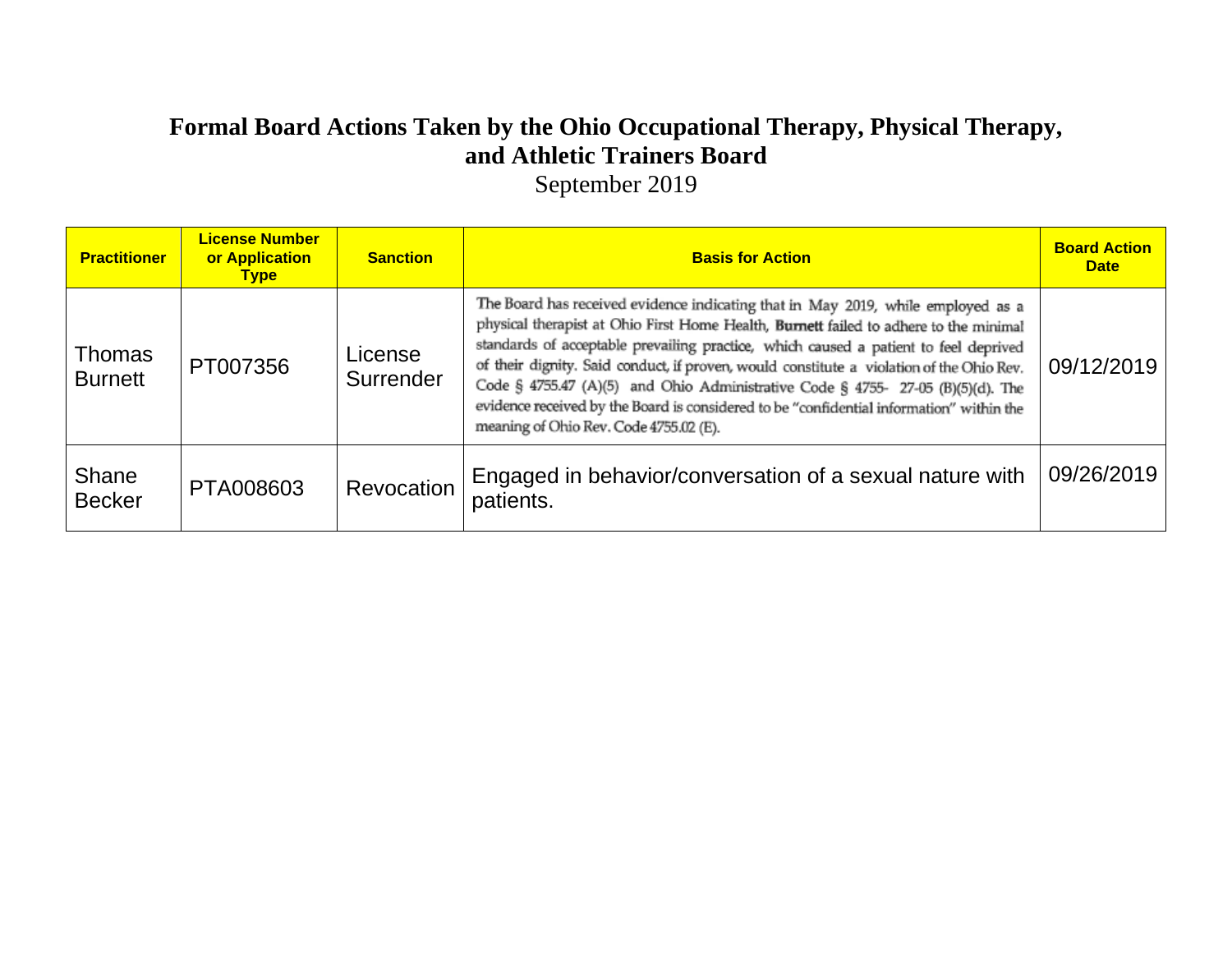November 2019

| <b>Practitioner</b> | <b>License</b><br><b>Number or</b><br><b>Application</b><br><b>Type</b> | <b>Sanction</b>                                                                                                                                                                                                                                         | <b>Basis for Action</b>                                                                                                                                                                                                                                                                                                                                                                                                                                             | <b>Board</b><br><b>Action Date</b> |
|---------------------|-------------------------------------------------------------------------|---------------------------------------------------------------------------------------------------------------------------------------------------------------------------------------------------------------------------------------------------------|---------------------------------------------------------------------------------------------------------------------------------------------------------------------------------------------------------------------------------------------------------------------------------------------------------------------------------------------------------------------------------------------------------------------------------------------------------------------|------------------------------------|
| <b>Nathan Yates</b> | PTA012532                                                               | Yates shall comply with and<br>successfully complete all<br>terms of his Settlement<br>Agreement with the Kentucky<br>Board of Physical Therapy,<br>Agency Case No. 2018-24,<br>Administrative Action No. 19-<br>KBPT, ordered on September<br>19.2019. | Disciplinary action taken by<br>Kentucky Board on<br>09/19/2019 for "Engaging<br>in fraud or material<br>deception in the delivery of<br>professional services,<br>including reimbursement,<br>or advertising services in a<br>false or misleading<br>manner. When on<br>numerous occasions,<br>demonstrated by the<br>records, it is clear that<br>improper record keeping<br>was entered for services<br>that were not provided."                                 | Nov. 21, 2019                      |
| Jane Warner         | PT003132                                                                | \$500 fine; Agrees to be<br>audited for 2022 renewal<br>cycle; Develop a personal plan<br>of action.                                                                                                                                                    | On May 9, 2019, as a result<br>of being selected for a<br>continuing education audit<br>conducted by the Board,<br>Warner was sent an audit<br>notice letter via email. On<br>July 29, 2019, the Board<br>office received Warner's<br>certificates of completion,<br>which reflected that she<br>completed zero (0) contact<br>hours of continuing<br>education within the<br>continuing education<br>reporting period of February<br>1, 2016, to January 31, 2018. | Nov. 21, 2019                      |
| Christine Wood      | PTA003965                                                               | Wood's license to practice as<br>a Physical Therapist in the<br>State of Ohio shall be<br>restricted to none                                                                                                                                            | Wood slapped patient with<br>an open hand on his right<br>upper back in the shoulder<br>area that was audible.                                                                                                                                                                                                                                                                                                                                                      | Nov. 21, 2019                      |